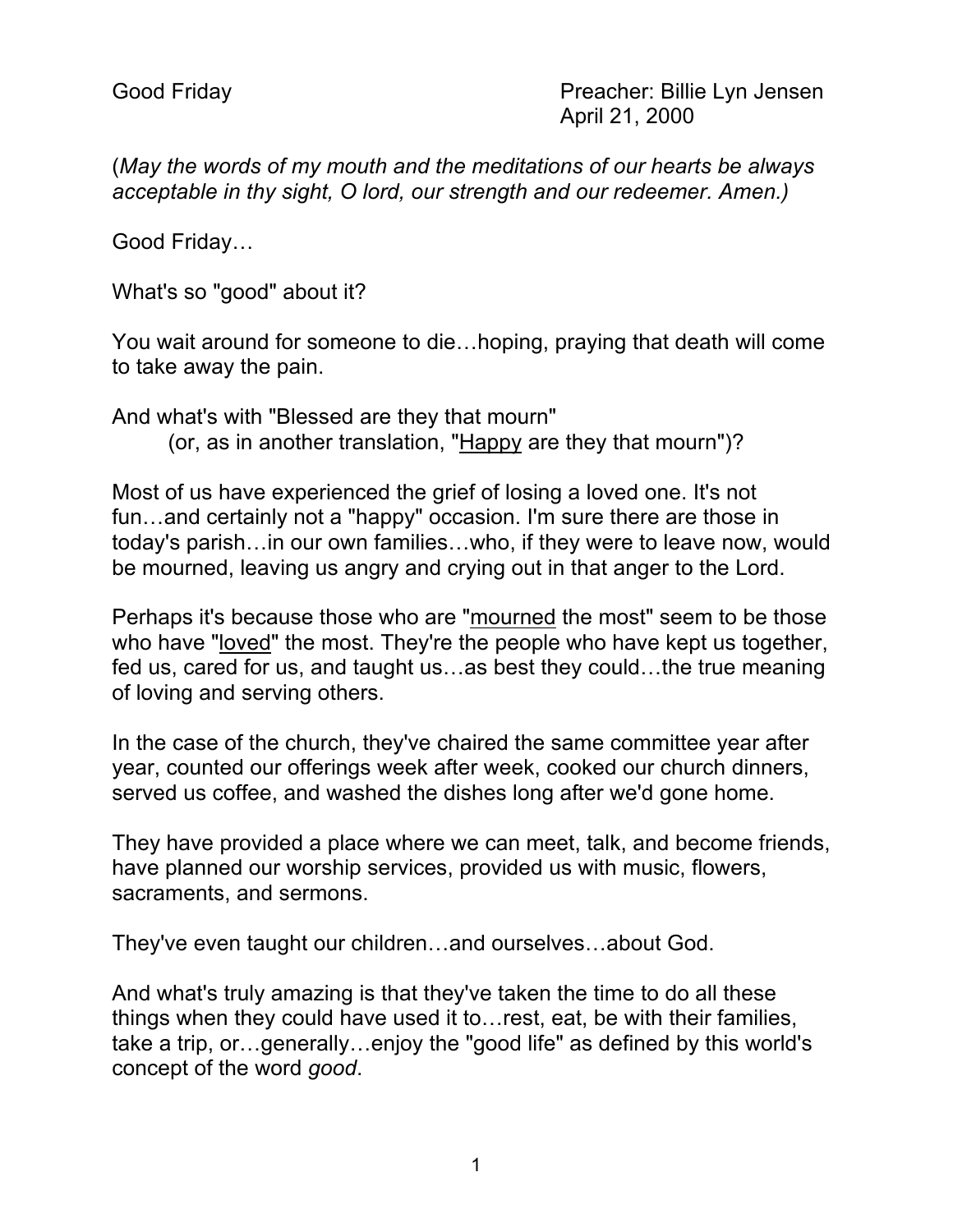They have been our faithful servants. And their leaving causes the order in our lives to be thrown into chaos.

We may not call it a "good" thing, but is their leaving "bad"?

Painful? Yes! But, *bad*?

It all depends on our perspectives, I guess…how we look at Life. But how should **I** look at this day?

I was sitting in church, thinking about this dilemma, when the Lord suggested that I look for a common thread in the concepts of

a black hole, a clean room, and…Good Friday.

The black hole and this day of mourning seemed fairly easy.

I would guess that each of us has experienced emptiness: the void that occurs when a familiar routine is ended, the emptiness of heart and soul when a loved one has died.

It's fairly easy to see the connection between that kind of feeling and…today;

just as it's easy to see the connection between a black hole that sucks the very light out of the universe and a death that took the very hope out of Jesus' followers.

## **Death and black holes create voids**.

But, what about the clean room?

Have you ever noticed that the cleaner a room is, the emptier it seems; and the emptier it seems, the more likely it is to attract children?

In fact, when our kids were little, a clean room didn't last very long. Invariably, it was the place that the children decided to play their games, or roller skate, or set up their train set…

After all, a clean room had space.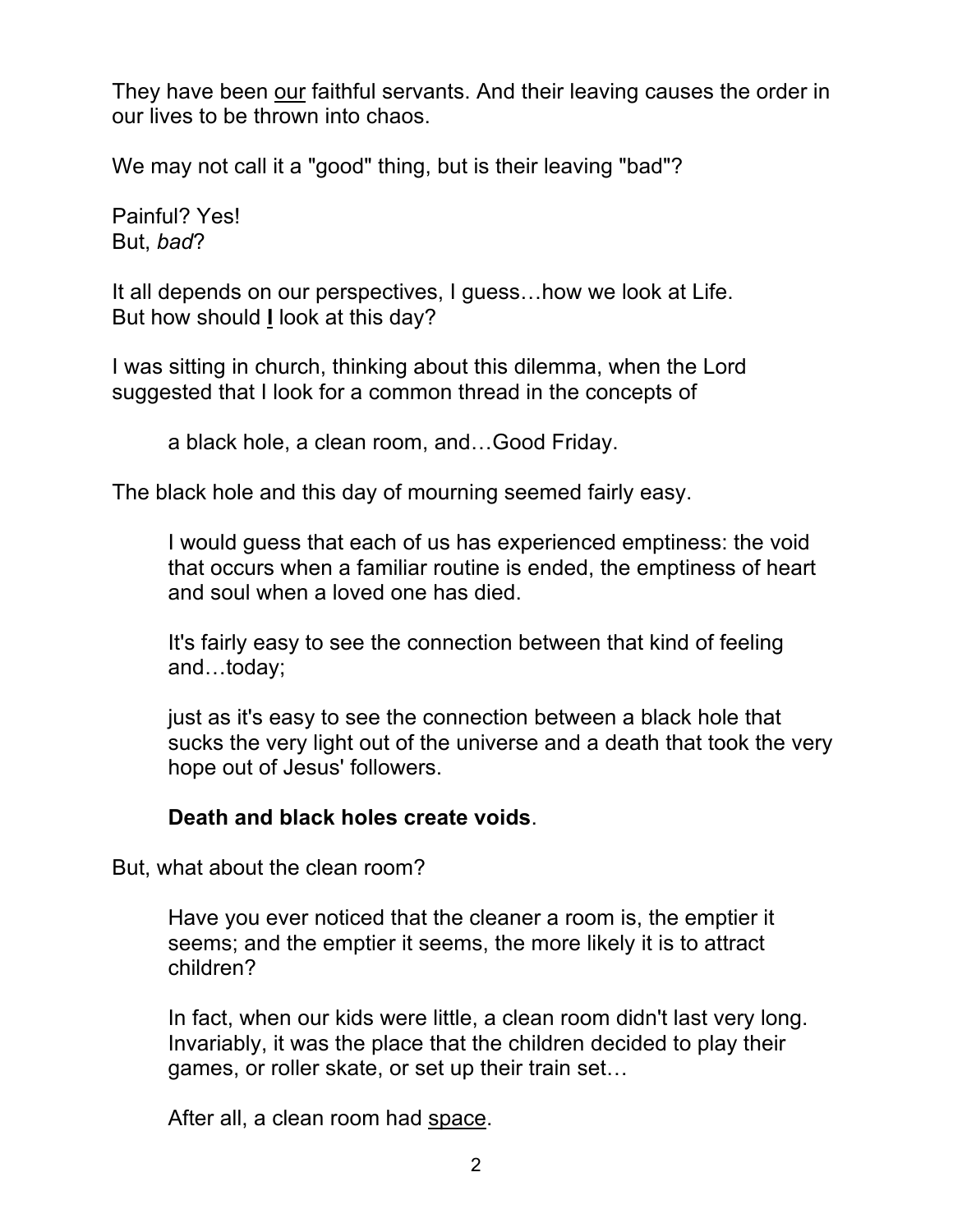Children are drawn into clean rooms as surely as **matter is drawn into voids**…because until something is empty, it can't be filled with anything else.

My mother used to call our house "organized chaos," and I suppose it was.

The cleaning and messing up seemed to occur almost simultaneously.

But children do not set out to make messes; they love to start things, play things, learn things. They are drawn into an area void of clutter because it is a place where they can experiment…DO things. And in the excitement of possibilities, they hop from one thing to another.

Each piece of a puzzle that's "cast down" starts the possibility of another game.

To adults, it might appear as a room…another room…in ruins. A cleaning effort destroyed…and in rather short order, I might add. But, when we look at this room, from whose perspective do we see it?

And what do we really see as being "cast down"? All our hard work?…Or **the messiness that signifies the beginning of another game**?

In some ways, we see Jesus as coming into this world and cleaning it up…and perhaps He did. But He did not leave it orderly. Life, after all, isn't always neat. Life **IS!** 

More than once, Jesus taught us that things aren't always as they seem.

The old world certainly had its order…The Romans saw to that.

And the Jewish law made a big deal out of "cleanliness": eat this; don't

eat that; and for gosh sakes, don't touch anything that isn't clean.

Not that "cleanliness" is "bad." But "emptiness"…now that's a different story.

It's not the room…or even the house…that's important;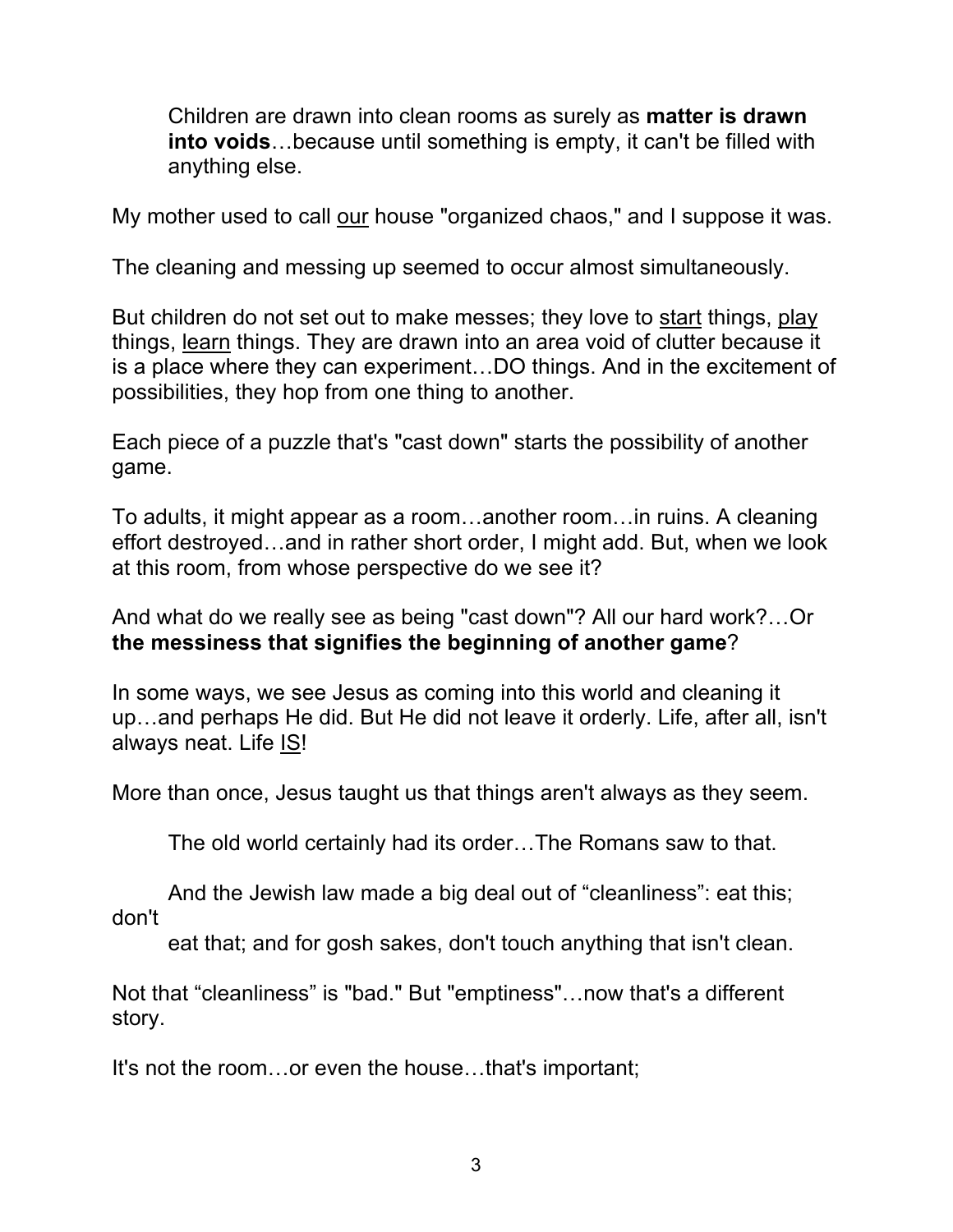"*it's what's inside that counts*." (How many times have you heard me say this?)

And the cleanliness that puts us close to God must also be filled with a sense of childlike PLAYFULNESS. We must turn and become like children before we can enter the Kingdom of God. We must look at this whole business from a child's perspective.

And suddenly, I began to understand what God wanted me to see:

The possibility that Jesus came into the world to put a bit of chaos into the sterility of our so-called "cleanliness" by starting a new game…

His game…

where He was both the player and a part of the game…a piece of the puzzle.

He chose not to leave the "rooms" of our souls the way they were… not to leave us alone.

By allowing Himself to be "cast down" in the middle of all this "cleanliness," He started a whole new set of possibilities for the Children of Light.

Jesus' leaving may have seemed like a black hole…but the void that it left behind was one that had to be filled. If Jesus had stayed, there would have been no need for Peter, James, John, and the multitude of others to go out into the world and take on the job of being servants.

Christianity would not have taken form; this church would not be here for you, today; and you would not be able to carry on his work, by taking the place of each servant that leaves.

The importance in all of these things is the realizations that goings and comings occur simultaneously.

We may sometimes have trouble seeing this because we're often trapped inside of time. But…God is NOT!

*"I am the beginning AND the ending,"*